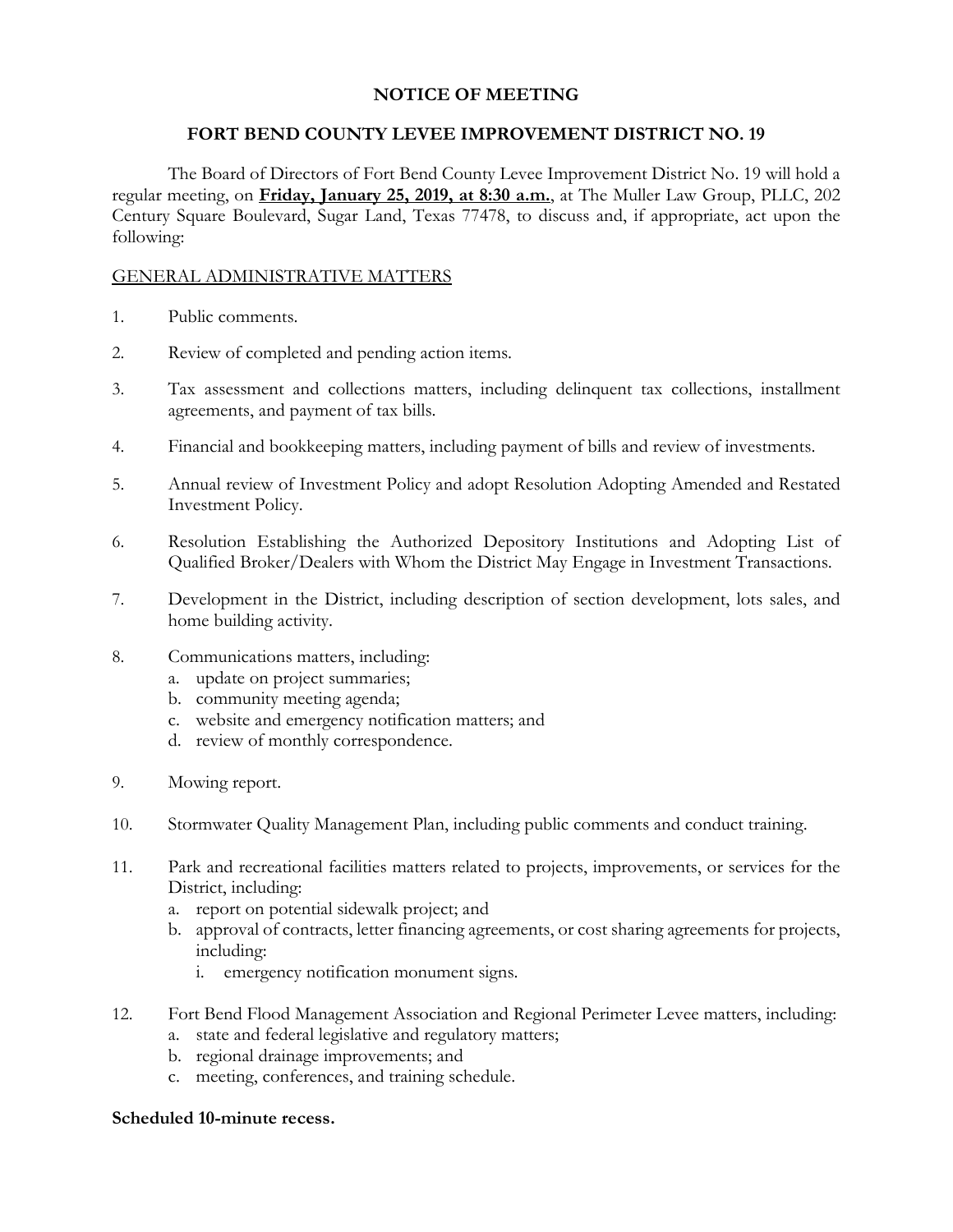## OPERATION AND CONSTRUCTION MATTERS

- 13. Discussion with Fort Bend County Drainage District regarding current design criteria and potential revisions.
- 14. General operations matters, including:
	- a. report on repairs and maintenance; and
	- b. pending or proposed claims for federal or state reimbursement.
- 15. Emergency operations matters, including:
	- a. radio communication devices;
	- b. vehicular access improvements; and
	- c. revised Emergency Action Plan, including operating protocols for temporary pump deployment.
- 16. Steep Bank Creek Pump Station matters, including:
	- a. potential modifications to joint Maintenance Agreement;
	- b. automated rainfall and water elevation gauges, including data collection, storage, and reporting systems;
	- c. storage for supplemental pumps;
	- d. site paving for supplemental pumps, including:
		- i. approval of pay applications or change orders; and
		- ii. Cost Sharing Agreement; and
	- e. proposed facility expansion, including:
		- i. Master Service Agreement and Task Authorization No. 1 (preliminary design); and
		- ii. Cost Sharing Agreement for Task Authorization No. 1 (preliminary design).
- 17. Regional drainage projects and capital improvements, including:
	- a. Lost Creek Pump Station, including:
		- i. update on 2D watershed modeling, including Cost Sharing Agreement; and
		- ii. proposals for additional engineering services related to modeling peer review:
			- 1. Aptim Job Order No. 5; and
			- 2. Costello; and
	- b. watershed interconnects, including:
		- i. report on construction contract bids and recommendation of award for Hagerson Road Interconnect.
- 18. Other Engineering Matters related to other projects, improvements, or services, including: a. deeds, easements, and consents to encroachment.
- 19. Project Financing Matters, including:
	- a. establishment of finance committee and designation of members;
	- b. Bond Application, including:
		- i. amended Resolution Authorizing Application to Texas Commission on Environmental Quality for Approval of Project and Bonds;
	- c. FEMA Hazard Mitigation Fund Application, including:
		- i. proposal for consulting services; and
	- d. Resolution Expressing Intent to Reimburse.
- 20. Third-party engineering review of District facilities, including update on Phase 3 report.